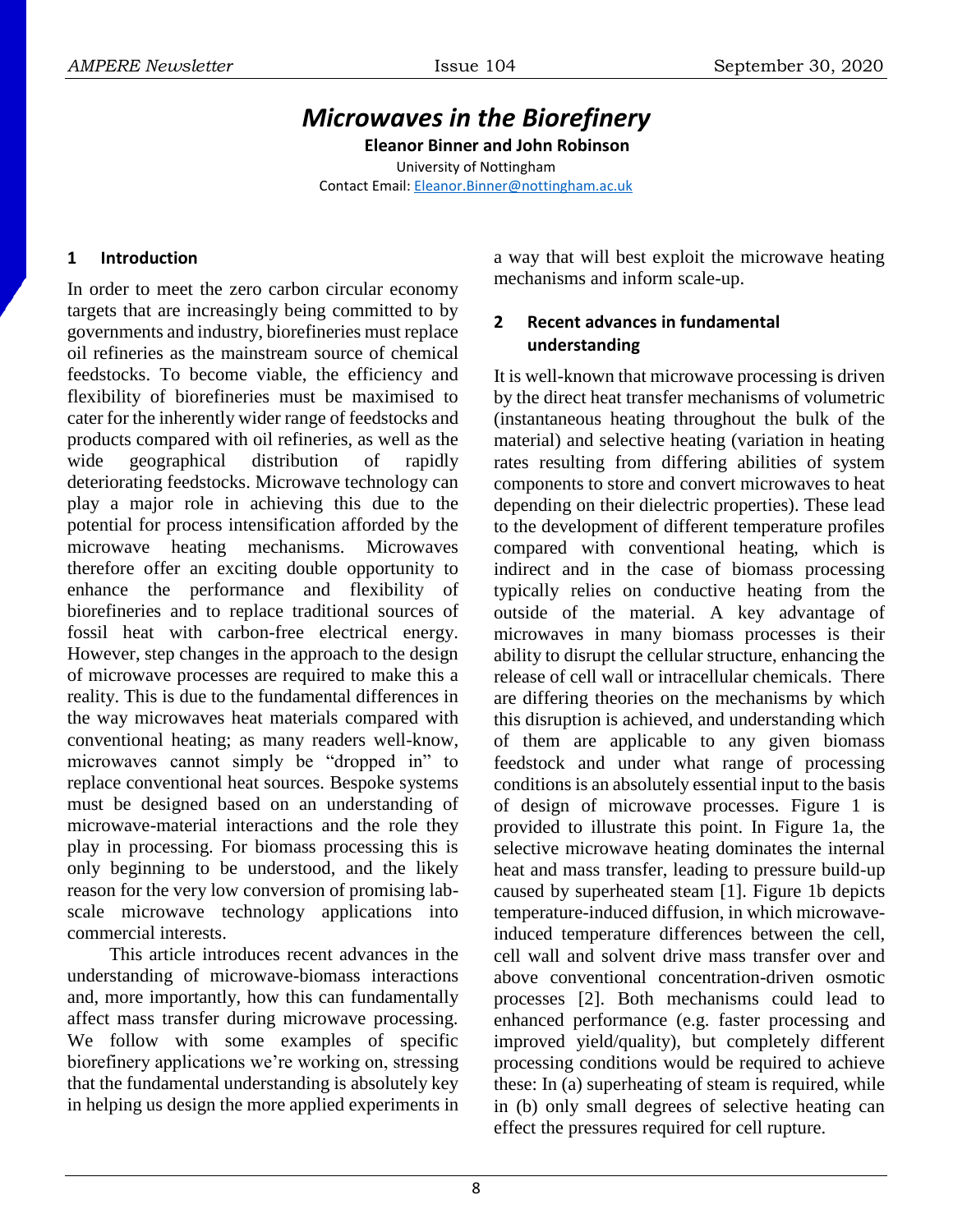

**Figure 1:** Depictions of possible disruption mechanisms

To better understand how and when these mechanisms may occur, we have recently proposed a cellular scale model of solvent extraction that incorporates conventional and microwave heating, cellular expansion, heat transfer and mass transfer [2]. Using microwave-assisted (solvent) extraction as a case study, we showed that steam-rupture is only possible at the extreme fringes of realistic physical parameters, while temperature-induced diffusion is able to explain cell-rupture across a broad and realistic range of physical parameters and heating conditions. It is interesting to note that, counter to our long-held beliefs, we found that outcomes were far less sensitive to changes in the relative dielectric properties of the solvent and biomass than other system properties such as conductivity. We also note that the study was limited to Microwave-Assisted Extraction (MEA) conditions, and other outcomes may be achievable for other microwave-biomass applications (i.e. steam rupture may be more likely in systems in which the processing conditions achieve significantly higher electric field intensities), and that the model is designed to be expanded and refined to include other processing regimes.

This approach to fundamental understanding can be used to inform the design of processes to exploit the effect of temperature-induced diffusion during microwave heating (i.e. to predict feedstock properties and processing parameters for which microwave heating could enhance process performance).

## **3 Examples of microwave biorefinery processes**

#### *3.1 Green extraction of unconventional polysaccharides*

The development of novel products via the green extraction of polysaccharides from co-products and residues of the agri-food industry has received significant attention in recent years. Industrial processes such as commercial pectin extraction typically use hot-acid extraction [3]. However, this leads to large volumes of acidic wastes and is not suitable for the extraction of some polysaccharides, limiting the range of novel bio-based products that can be produced. For example, pectin oligosaccharides (POS), derived from rhamnogalacturan I-rich (branched or "hairy") pectin have been shown in-vitro to have a bioactive properties that indicate that they could be developed into novel products, including pharmaceuticals [4, 5] or a new class of prebiotic [6]. However, hot acid extraction destroys the neutral sugar side-chains of interest for these applications, rendering commercial extraction useless for hairy pectin extraction. Existing extraction methods are limited to laboratory scale. Enzymatic processes can produce high yields, but the high cost of the enzymes required has stifled scale-up. Many researchers in the past 20 years have reported that MEA can be used to effectively extract a range of materials, and in fact that it can achieve pectin extraction using only water as the solvent, making it a promising green extraction technique. However, until recently, fundamental understanding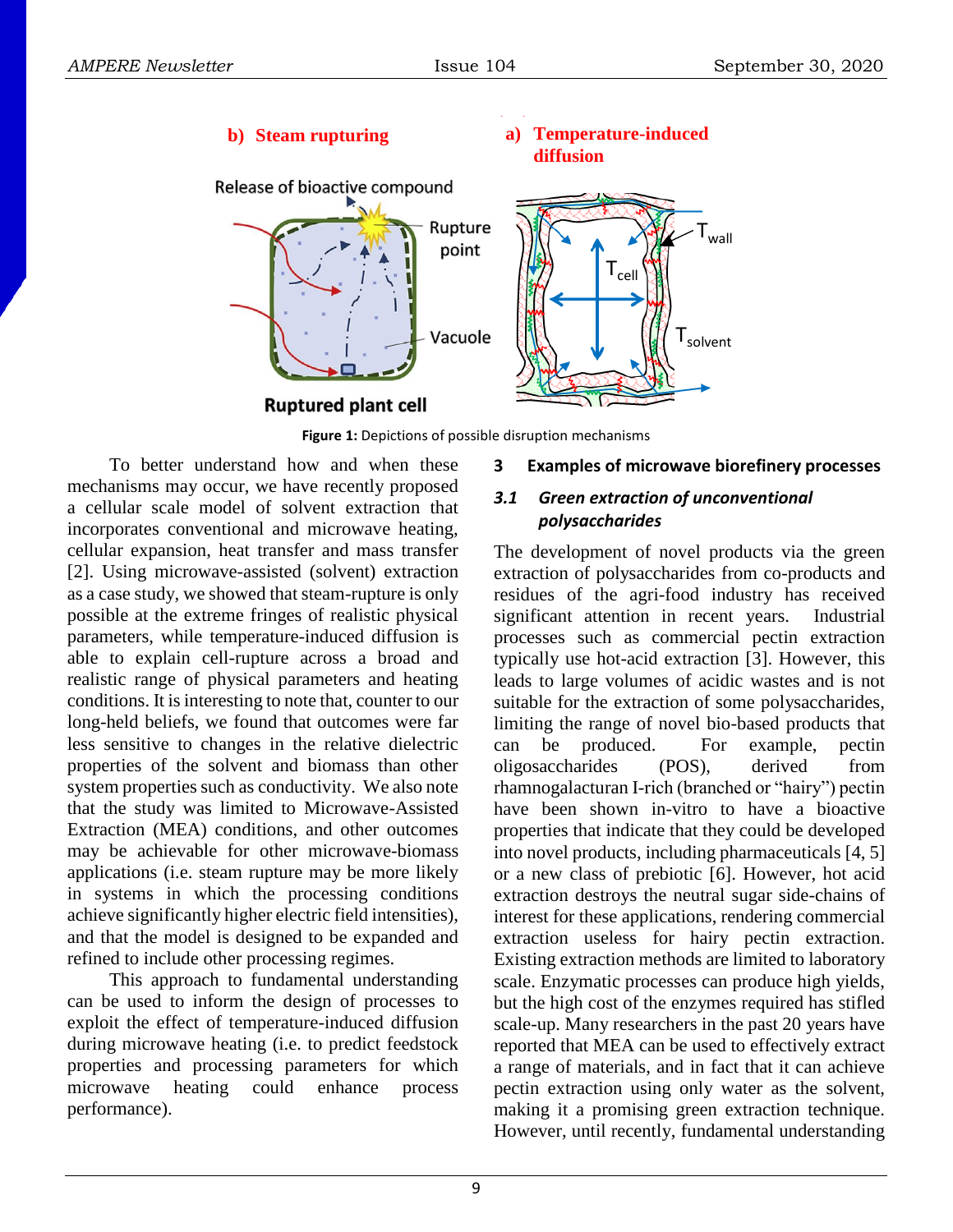of how this process differs fundamentally from conventional solvent extraction has been lacking, and this has led to very low conversion of laboratoryscale experiments into industrial-scale demonstrations. The development of unconventional polysaccharide-based products such as bioactive pectin products has been hampered by the inability to produce them at large enough scale for in-vivo trials.

Many laboratory-scale studies have reported various novel pectin extraction procedures [3, 7, 8]. However, few have considered the effect of extraction method on pectin structure [7], and direct comparison of different technologies and processing parameters using the existing laboratory scale data is challenging due to the difficulty in varying only one process parameter independently. Our recent study [9] systematically investigated the effect of pH, heating type (microwave versus conventional heating), temperature (90 – 150 $^{\circ}$ C) and time on the yield and composition of pectin extracted from sugar beet pulp. Contrary to many studies, which report up to double the yield with microwave heating compared with conventional heating and differences in pectin structure [7], the study showed that the yield and composition of the pectin-rich extract was unaffected by heating type when both methods were carried out using the same processing parameters (including heating rate). The yield and composition were most affected by pH and temperature: the highest yields and purity of "hairy" pectin were achieved at high pHs, while strongly acidic conditions favored the extraction of homogalacturan (HG, "smooth" pectin). This is not to say that different feedstock-solvent combinations would yield the same results (i.e. that microwave heating had no effect on the yield or time), and indeed this is a subject of continuing investigation in our lab. The use of hydrothermal processing conditions  $(110 -$ 190°C in a sealed vessel) decreased treatment time and increased yield significantly, but pectin degradation was rapid after peak extraction yield was achieved. The results indicated that while strongly alkaline solvents may achieve the highest yields of "hairy" pectin, hydrothermal processing and atmospheric pressure water extraction may be favorable from a perspective of scale-up. In Mao et al., [10] we used a systematic approach to manipulate pectin structure and composition by varying okra

extraction conditions, and correlating this with the extract's functionality as a bioflocculant. While previous papers identified okra as a promising bioflocculant and characterized the pectin content in okra mucilage, Mao et al. demonstrated that the HG/RGI ratio could be used to directly predict the flocculating ability of pectin-rich extracts, which processing conditions would achieve this, thereby informing techno-economic assessment of potential feedstocks and processes [11].

We have utilized these advances in the understanding of the effect of processing parameters on experimental outcomes to scale-up a pectin extraction process [12]. The outcomes of laboratoryscale batch experiments were used as a basis of design for the continuous-flow MEA of pectinderived oligosaccharides from potato pulp in water operating at 85°C. Coupling electromagnetic and process design approaches, the 2kW system developed achieved good temperature control of  $\pm$ 2.5°C, and a stable target temperature in  $\approx$ 1 min processing time at a feed flow rate of 250 mL/min. Pectin yields of 40 - 45% were achieved, with a residence time of 0.81 s followed by 20 min coolingdown under stirring, potentially offering a vast improvement on the current batch industrial process, which operates at pH1-3 and a residence time of  $\approx$ 1 hour.

## *3.2 Microwave pyrolysis*

Another area of interest of our research group comes from the unique ability of microwaves to allow materials to be heated whilst maintaining a cold surrounding environment. Microwave transparent liquids are used as the inert media for pyrolysis processes, which regulate the surrounding temperature based on their normal boiling point. The low-temperature environment preserves the quality of primary depolymerisation products, and reduces the risk of thermal runaway that plagues many attempts at microwave pyrolysis [13]. We have also shown that a number of unique products can be obtained in high yield from the pyrolysis of seaweed using microwave heating [14]. The high yields arise from the lack of lignin in the feedstock and the low temperature inert environment, with products that have the potential to form a backbone of a seaweed biorefinery.